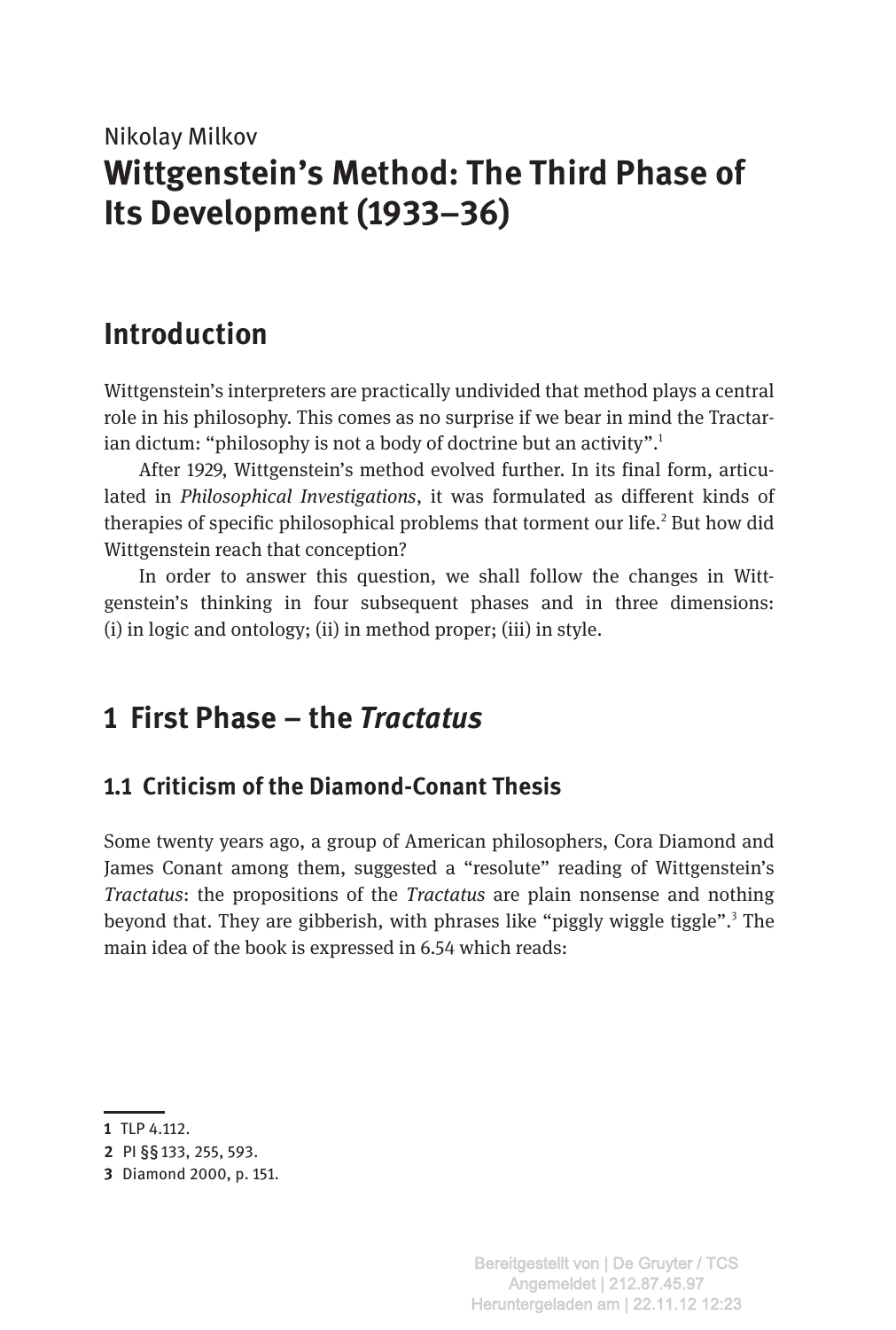My propositions are elucidatory in this way: he who understands me finally recognizes them as senseless, when he has climbed out through them, on them, over them. (He must so to speak throw away the ladder, after he has climbed up on it.) $4$ 

This was the real message of the *Tractatus*.

By way of criticism of the Diamond-Conant thesis, we would like to note that, in fact, the initial task of the *Tractatus* is quite clear: to advance a new logical symbolism or new "Conceptual Notation" (a term of Frege's that Wittgenstein widely used in the *Tractatus*). Of course, the program for a new Conceptual Notation that correctly expresses the logical operations of our thinking and language was first set out by Frege. The latter insisted that we can "compare it [s role] to that which the microscope has to the eye".<sup>5</sup> In Frege's hands, however, it was not so radically evolved as in the hands of Wittgenstein.

The leitmotif of the Tractarian Conceptual Notation was that

we can recognize in an adequate notation the formal properties of the propositions by mere inspection [of propositions themselves].<sup>6</sup>

It is already clear at this point that, according to the *Tractatus*, the task of philosophy is radically different from the task of philosophy as understood by Christian Wolff or Hegel. Philosophy has no autonomous message, no story to tell, and thus has no meaning in itself. It is just like an optical instrument, a means for better seeing (better understanding) the world.

## **1.2 What are the Tractarian Elucidations?**

In order to answer this question, we will review the ways in which we speak about elucidations in life and in ordinary language.

We typically need elucidations when we are confronted with a new appliance (a new gadget). The elucidations tell us how it functions. When we have already learned how the gadget (the logical symbolism, in this case) works, we can throw away the instructions of how to use it. In contrast, science suggests explanations.

**<sup>4</sup>** TLP 6.54.

**<sup>5</sup>** Frege 1879, p. xi.

**<sup>6</sup>** TLP 6.122.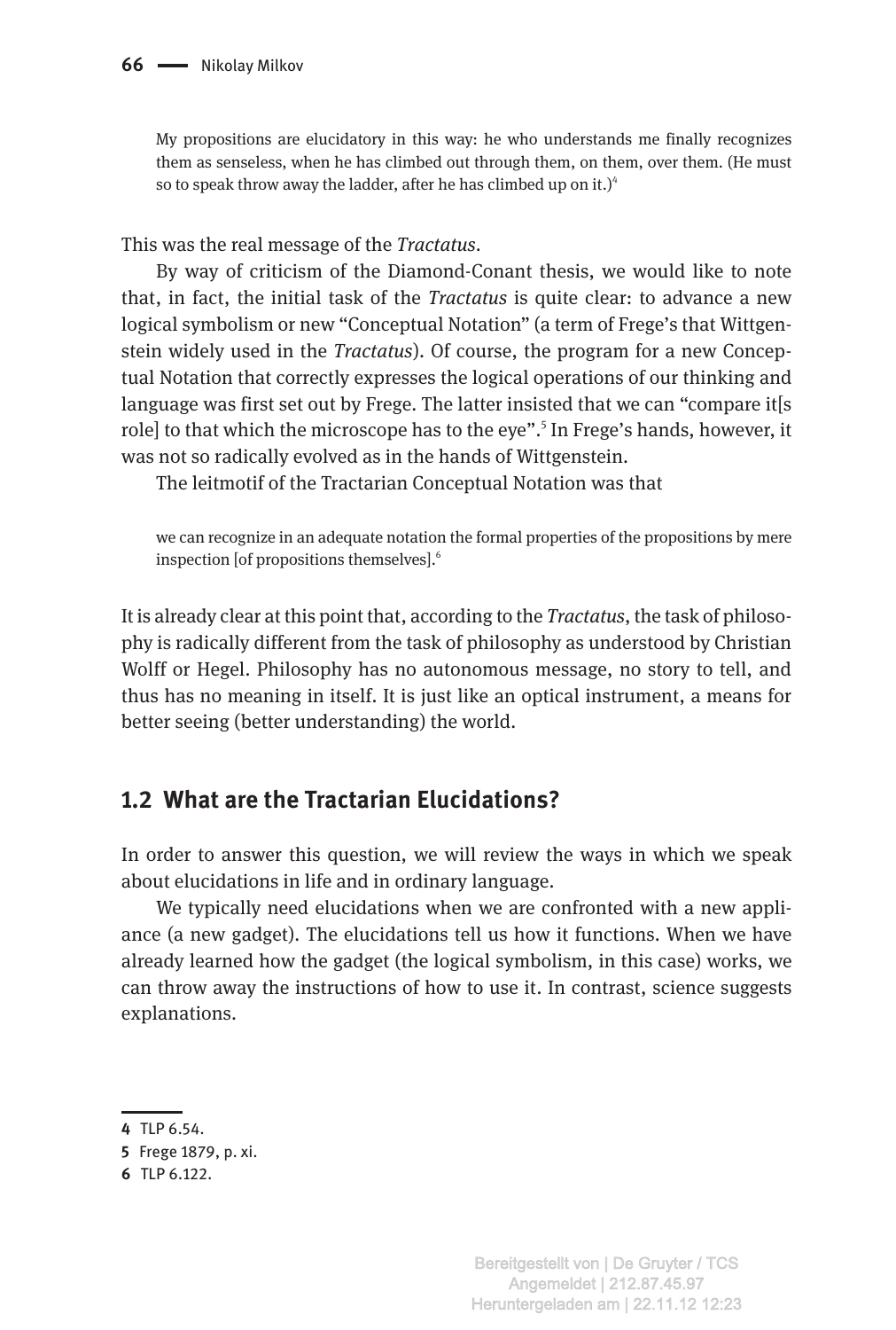Special cases of elucidation are the textbooks that teach us how to speak a foreign language. If we want to learn Portuguese, for example, we will buy ourselves a textbook of instructions that will teach us to speak that language which already exists in the literature and on the streets of Luanda, Lisbon and Rio. If, in some point of time, we have already learned to speak that language, we can throw our "book of elucidations" away.

In short, our thesis is that in a similar way Wittgenstein's *Tractatus* teaches – *trains* – its reader to better see how the propositions of science logically relate one to another, how the logic of our everyday language functions, and how logic itself functions. In this way, it serves as a "logical clarification of *thoughts*"7 and develops our skill of thinking. Tractarian propositions, however, have no proper content – "no existential import". Indeed, similar to the learning Portuguese example, human thinking is already there. The thinking-training must not invent it; it just teaches us how to make better use of it.

This interpretation of the Tractarian elucidations fits perfectly well into the description of its propositions as a ladder. To be sure:

(1) We typically throw away the instrument of training after we have reached a new level of command of a certain skill – we have no interest in the instrument which brought us up to that level.

(2) What is important with such instruments is not their content but their form. Perhaps another person might construct a different type of instrument, with the help of which we will be trained in the same skill. In this sense, the propositions of the *Tractatus* do not express something necessary; they are contingent. Diamond is especially insistent on this point. Unfortunately, she drew from it false conclusions: the propositions of the *Tractatus* are gibberish.

Furthermore, we discern three types of Tractarian elucidations:

(i) First of all, Wittgenstein's New Symbolism elucidates all problems of the old logic, including Frege's and Russell's. When we construct graphically (geometrically) correct symbols, all problems of logic are *eo ipso* resolved. Hence, "we cannot make mistakes in logic".<sup>8</sup> Moreover, all superfluous entities in logic and philosophy such as logical constants and logical objects will

**<sup>7</sup>** TLP 4.112; my italics.

**<sup>8</sup>** TLP 5.473.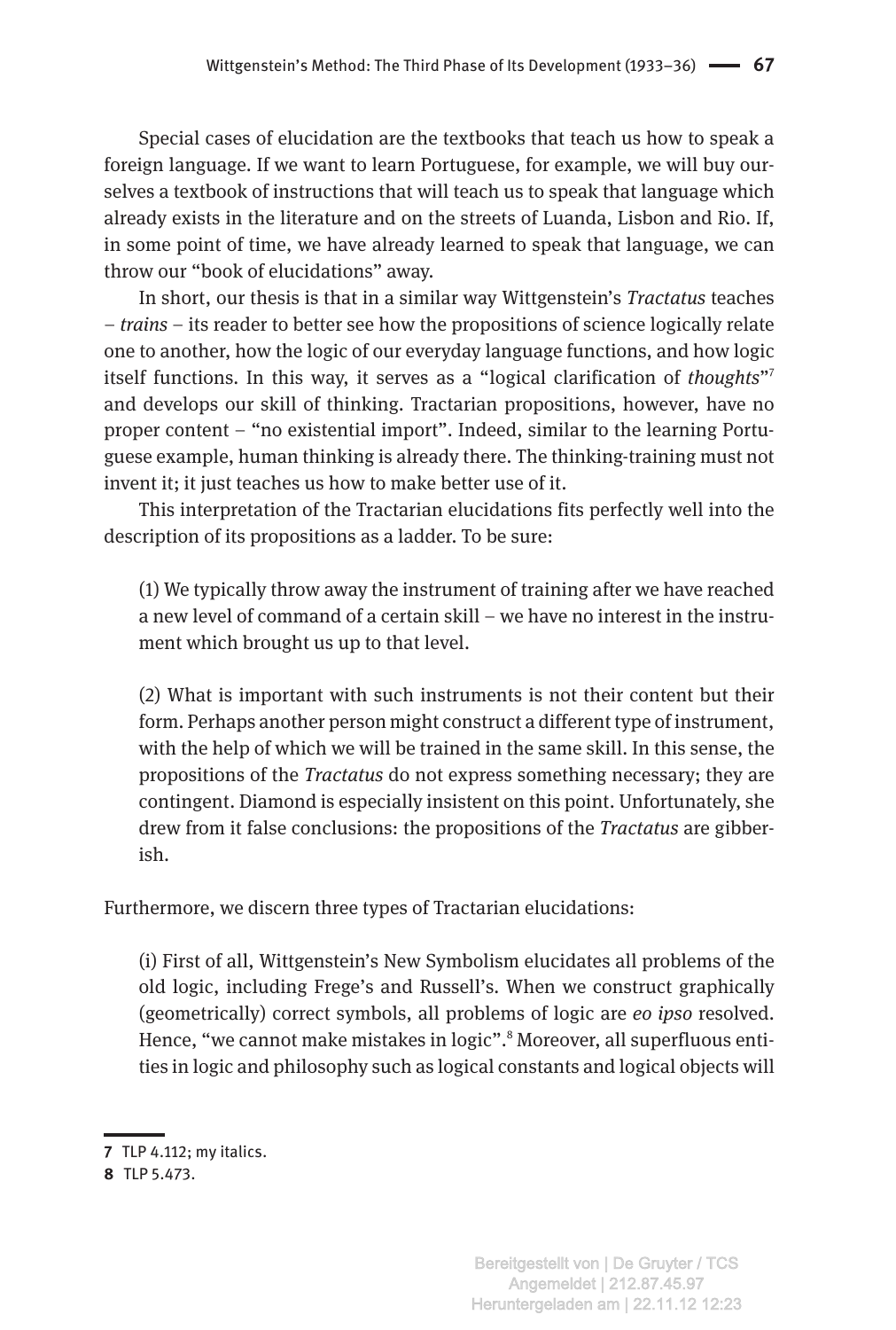be put in brackets. A consequence of the latter position was Wittgenstein's belief that there are no propositions of logic and also no logical truths. Logical propositions are tautologies – a position that can be called a "redundancy theory of logic".

(ii) More importantly, the New Logical Symbolism elucidates being a means (an instrument) for recognizing (clarifying) the logical properties of all available propositions of science and everyday life.

(iii) Besides propositions that set out the New Symbolism, there are also Tractarian propositions that are elucidations of this Symbolism. Moreover, these propositions form the bulk of the book.

## **1.3 Tractarian Ontology as Logic**

The leading motive behind the conception of Diamond and Conant is the denial that the *Tractatus* advances metaphysical truths. But our interpretation of the Tractarian method also eschews any metaphysical assumption. In fact, there is no "Tractarian metaphysics". But what about the numerous "ontological propositions" of the *Tractatus*, for example, TLP 1–2.063?

In order to answer this question, we will turn back to David Pears who has noted that the logic of the *Tractatus* is "approximately Aristotelian. […] The forms revealed by logic are embedded in one and only one world of facts".<sup>9</sup> In other words, Tractarian logic and ontology are identical, an identity best shown in the fact that the general logical form (or the "general form of truth-function")<sup>10</sup> is identical with the general form of compositionality: "such and such is the  $case$ ". $^{11}$ 

The identity between logic and ontology finds expression in two ways:

(i) Objects, states of affairs and facts have formal properties and relations that are *identical* with the formal concepts signified by propositional variables and have objects as their value.<sup>12</sup>

**<sup>9</sup>** Pears 1987, vol. I, p. 23. Not only the facts, however. Tractarian objects too have a "logical form" that is embedded in them.

**<sup>10</sup>** TLP 6.

**<sup>11</sup>** TLP 4.5.

**<sup>12</sup>** Cf. TLP 4.126.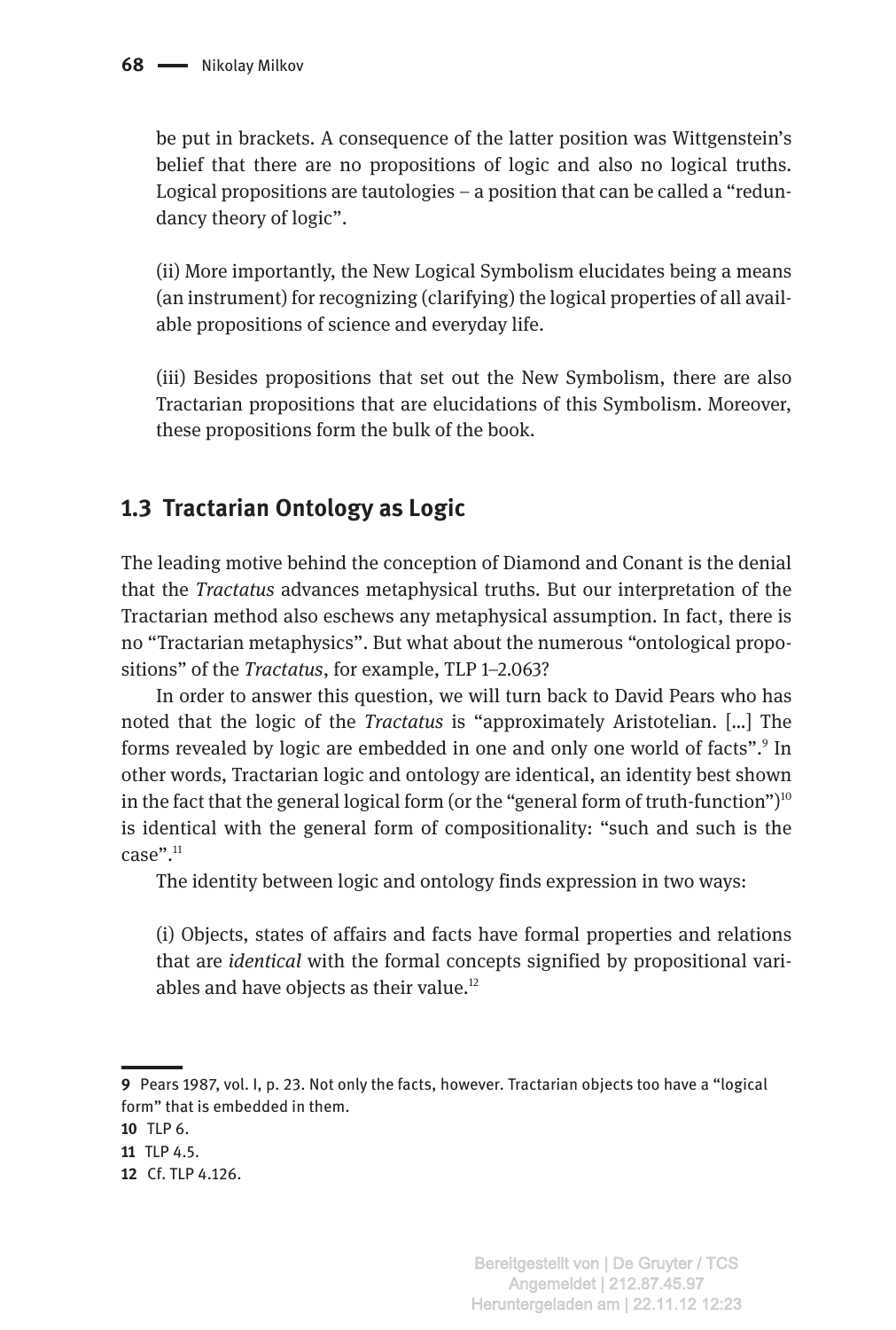(ii) "In the picture and the pictured there must be something *identical* in order that the one can be a picture of the other at all".<sup>13</sup>

Apparently, Tractarian ontology is a part of Wittgenstein's new Conceptual Notation. Moreover, Tractarian logic can be seen as built up with the help of ontological elements: objects, facts, indefinables – points that the plain man knows quite well.<sup>14</sup> In this way, the elucidation of our thinking is also connected with a lucid and extremely simple picture of the world: something that Diamond and Conant resolutely deny.

Technically, the principle of identity between logic and ontology can be illustrated with the help of the concept of "logical scaffolding".15 Logical scaffoldings surround and support every newly constructed picture, or proposition; they, however, have no ontological import. They *can* help to bring the objects of a state of affairs – in propositions – together. Without it, the construction *may* be scattered, so that we cannot grasp them in the formation they now build. The point is that  $(i)$  language (and thinking) is a construction  $-$  an experimental arrangement of possible forms of objects.<sup>16</sup> But (ii) the objects of a state of affairs stick together thanks to their topology alone, not thanks to the logical scaffoldings. This means that there is *no mortar* between objects that connects them<sup>17</sup> – in the same way in which there are no logical constants between elementary propositions. The logical scaffoldings only support the objects in the state of affairs/proposition from outside and can be "thrown away" any time after the "experiment" of building up a new proposition is over.

# **2 Second Phase (1929–1932)**

#### **(a) Wittgenstein's Logic and Ontology**

After 1929, Wittgenstein's logic-ontology developed further, without losing its character as an exercise tool or ladder that brings our ability to think up to a higher level of development. Above all, his attitude to mathematics experienced

- **16** "In the proposition a state of affairs is, as it were, put together for the sake of experiment." (TLP 4.031)
- **17** Cf. Waismann 1967, p. 252.

**<sup>13</sup>** TLP 2.161; my italics.

**<sup>14</sup>** Cf. § 3 (b), below.

**<sup>15</sup>** Cf. Milkov 2001.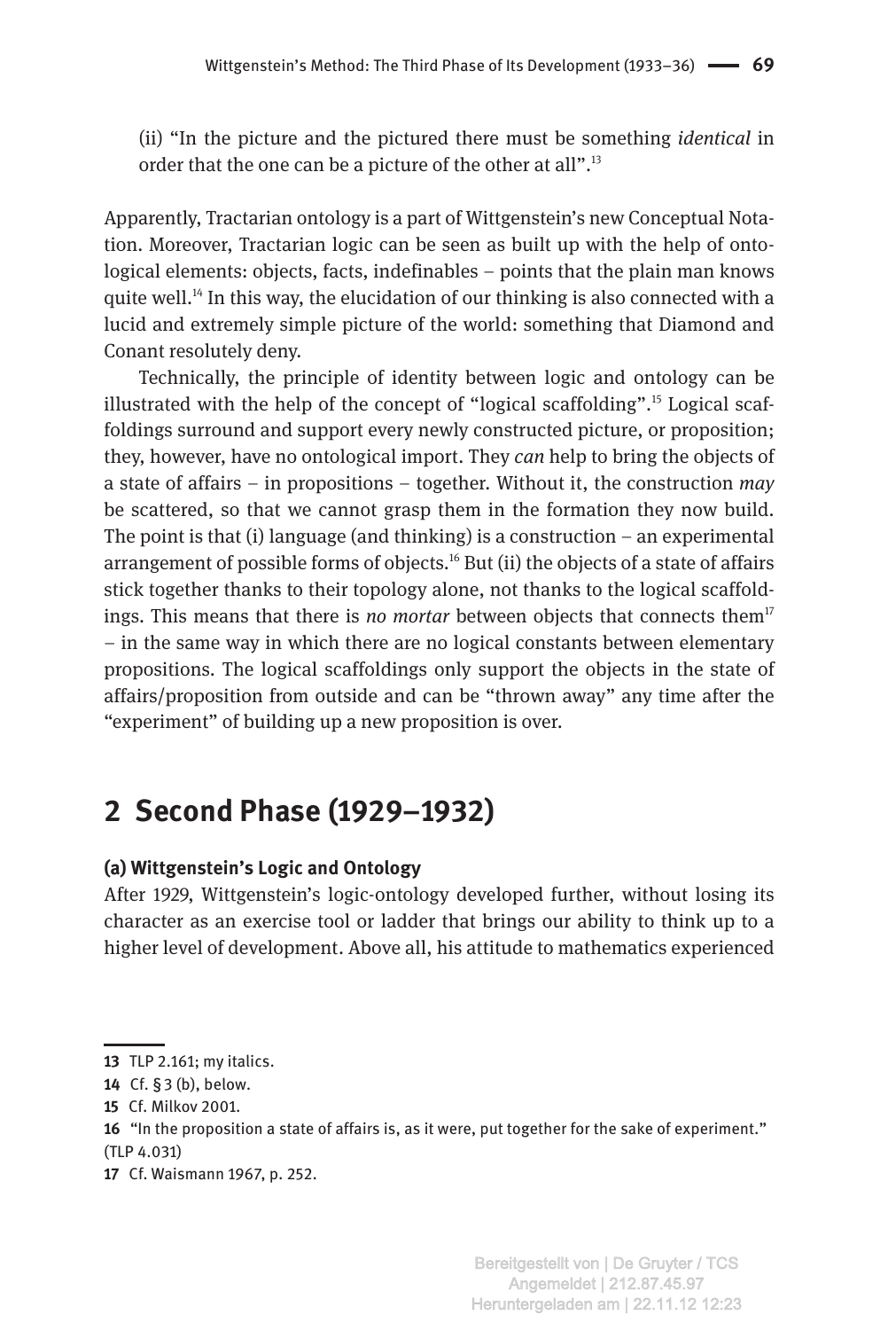a major change.18 While in the *Tractatus* Wittgenstein accepted that logic has primacy over mathematics (" $[m]$ athematics is a method of logic"),<sup>19</sup> in 1929 he came to believe (arguably, under Brouwer's influence) that mathematics has a primacy over logic.

In consequence, arithmetical calculus replaced the truth-functions as mediator between elementary and complex propositions. This step was supported by the discovery that from an elementary proposition we can infer other elementary propositions. For example, from "a is now red" there follows "a is now not green". In contrast, in the *Tractatus* Wittgenstein claimed that all complex propositions (both general and molecular) are truth-functions of elementary propositions.

Furthermore, in 1929 Wittgenstein embraced the view that the inventing of new calculi is synthetic a priori. From this point on, problems of creativity gained prominence in Wittgenstein's writings. Connected with Wittgenstein's increased interest in creativity was the change of his attention from propositions stating facts to propositions exercising force; or from indicative to imperative propositions.20

The most significant part of this transformation was that human actions were put at the centre of philosophy of language – a step further stimulated by Piero Sraffa's insistence that Wittgenstein's logic must also explain such means of communication as gestures. Now Wittgenstein elaborated a logic–ontology that not only starts from making pictures of states of affairs; it also starts from learning model-actions and language expressions. In short, he did not merely explore the problem of how we form sentences but also how we form actions.

#### **(b) Method**

In 1929–32 Wittgenstein's method developed in the direction of extensive use of analogies, comparisons, descriptions, etc., and of striving for a clear, or perspicuous, representation of all cases under examination. In these years, he also stopped exploring ideal languages and showed more interest in ordinary language: the latter is in order as it is and is not to be improved. Wittgenstein also changed his attitude to science. Whereas in the *Tractatus* he claimed that what can be said are only the propositions of science, in *Philosophical Remarks* (see its motto!) he openly criticized the method of science and opposed to it the methods of conceptual analysis.

**<sup>18</sup>** Cf. Hintikka 1993.

**<sup>19</sup>** TLP 6.234.

**<sup>20</sup>** Cf. Kenny 1973, p. 121.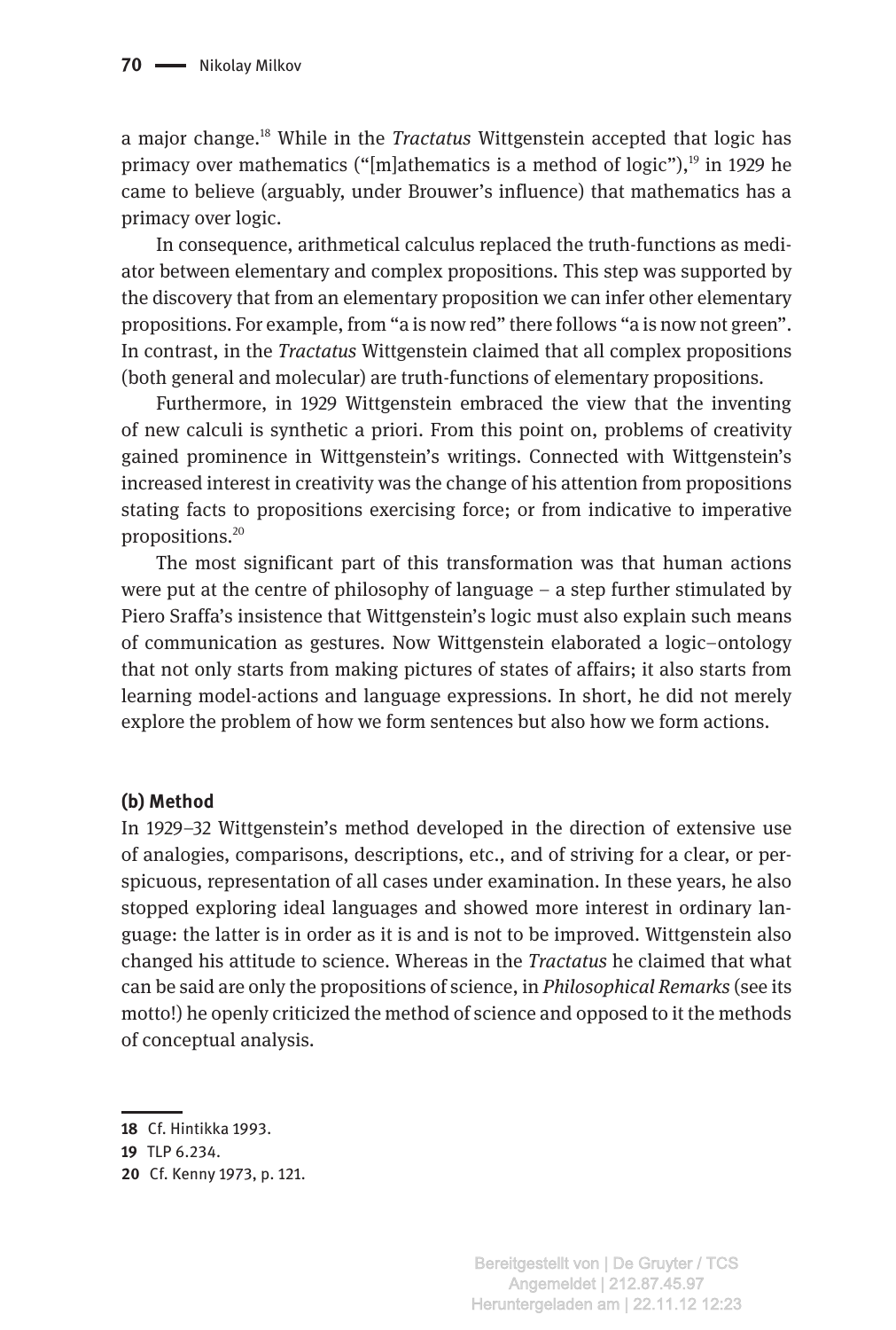### **(c) Style**

A characteristic of the second phase of Wittgenstein's philosophical development was that now he showed an inclination to abandon the linear way of expression and gradually adopted the dialogue form, above all, a dialogue with himself.

All these changes, however, failed to satisfy Wittgenstein. Another phase of his philosophical development was to come.

# **3 Third Phase (1933–1936)**

Today it is widely accepted that "the *Philosophische Bemerkungen* […] displays many signs of Wittgenstein's contact with the Positivists and their influence upon him".<sup>21</sup> Apparently, under this influence, Wittgenstein partly forgot that his philosophy is only a method of training our thinking. Among other things, this explains the claim he repeatedly made in this period that to understand a proposition means to understand the method of its verification.

This point speaks against Jaakko and Merrill Hintikka's assertion that 1929 – the year he changed his view about mathematics and logic – was Wittgenstein's *annus mirabilis*:<sup>22</sup> the year in which he elaborated the ideas that were later to become his leading ideas in the *Philosophical Investigations.* Alternatively, Wolfgang Kienzler states that the major turn in Wittgenstein's philosophy occurred in 1931: in that year Sraffa directed Wittgenstein's attention to the fact that the logical form of gestures is much more complicated that the *Tractatus* assumed. $^{23}$ 

In this essay we defend the view that Wittgenstein's *annus mirabilis* was 1933, not 1929 or 1931. The decisive turn in Wittgenstein's philosophy is clearly discernible in *The Big Typescript* and especially in *Philosophical Grammar*, written in 1932/33 and drastically revised at the end of 1933 and the first weeks of 1934.

Here is our story in more detail.

**<sup>21</sup>** Grayling 1988, p. 64.

**<sup>22</sup>** Cf. Hintikka 1986.

**<sup>23</sup>** Cf. Kienzler 1997, pp. 26ff.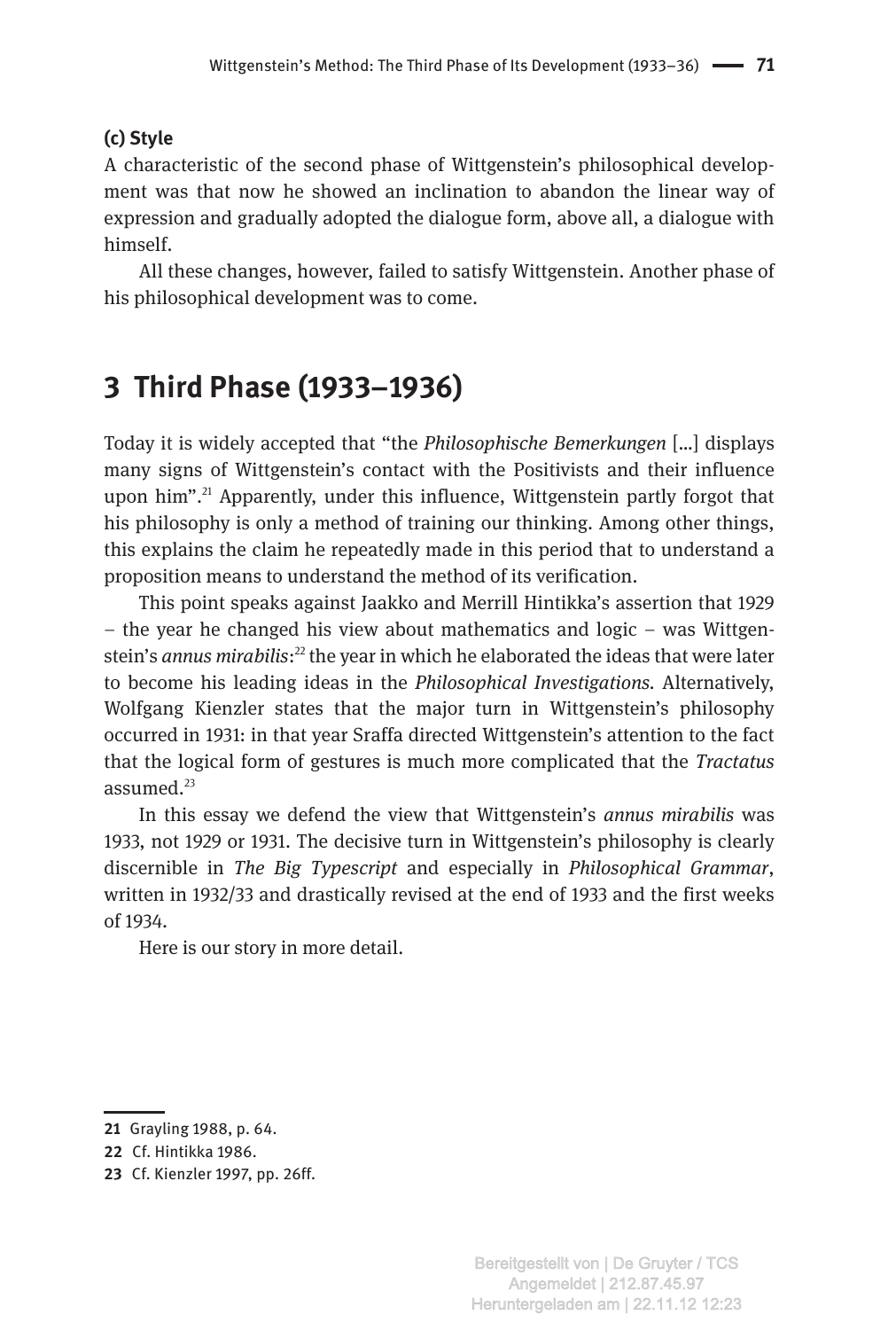#### **(a) Theory-Method**

According to the Principle of Representing that lies at the centre of Wittgenstein's logic and ontology of 1921, $^{24}$  propositions and thoughts are facts. A state of affairs can be articulated (delivered), without loss of information, by any fact of the same multiplicity. Apparently, multiplicity is the hinge element that connects mind (language) and reality. It secures their identity.

As noted above, after 1929 Wittgenstein added actions into his ontology and logic. We learn both language and actions in a drill. Enriching his logic-ontology in this way, the character of the hinge elements that connect logic and ontology widened considerably. The model-action and the following action have not only the same multiplicity but they also have the same *method*, and follow the same *rule*. 25 It was precisely this enrichment that caused the first substantial change in Wittgenstein's philosophy.

In short, in 1933 Wittgenstein adopted the view that philosophy is a kind of criticism of the conventional conception of thinking and intention. Words like "understanding", "meaning", "interpreting", "thinking"<sup>26</sup> are not inner processes; they are not *processes* at all.<sup>27</sup> In particular, they are not to be seen as a "hypothesized reservoir out of which the visible water flows".<sup>28</sup> We learn to use these words (concepts) in a drill. Understanding an action, or a sentence (or a word), is best demonstrated in its actual use by the person who follows the action (or learns the sentence, the word). In this sense the phrase "meaning is use" became Wittgenstein's leading mantra.<sup>29</sup>

The point is that assuming specific processes of "understanding", or "knowing", would be of no help. Indeed, if we accept that they explain our learning actions, or sentences (or words), then another jump will be needed: from "knowing" to doing. This is a typical *tertium quid* argument later used in Wittgenstein's paradox of rule-following:<sup>30</sup> we cannot articulate the unique way in which the rule is to be followed – in order to do that, we would need another rule which would show how to follow the first rule.

Ultimately, in 1933 Wittgenstein elaborated a philosophy that functions as a *method of examining* philosophical, or philosophically pregnant, statements with the objective to eliminate any form of essentialism or duplicationism in

**<sup>24</sup>** Cf. Milkov 2003a, pp. 96ff.

**<sup>25</sup>** The evolution of this enrichment is clearly seen in Waismann 1967.

**<sup>26</sup>** Other examples are "wishing", "expecting", "believing", etc.

**<sup>27</sup>** Cf. BBB, p. 3.

**<sup>28</sup>** PG § 10.

**<sup>29</sup>** Similar claims were already made in PR, p. 59.

**<sup>30</sup>** In fact, Wittgenstein had used the tertium quid argument already in LWL, pp. 67–68.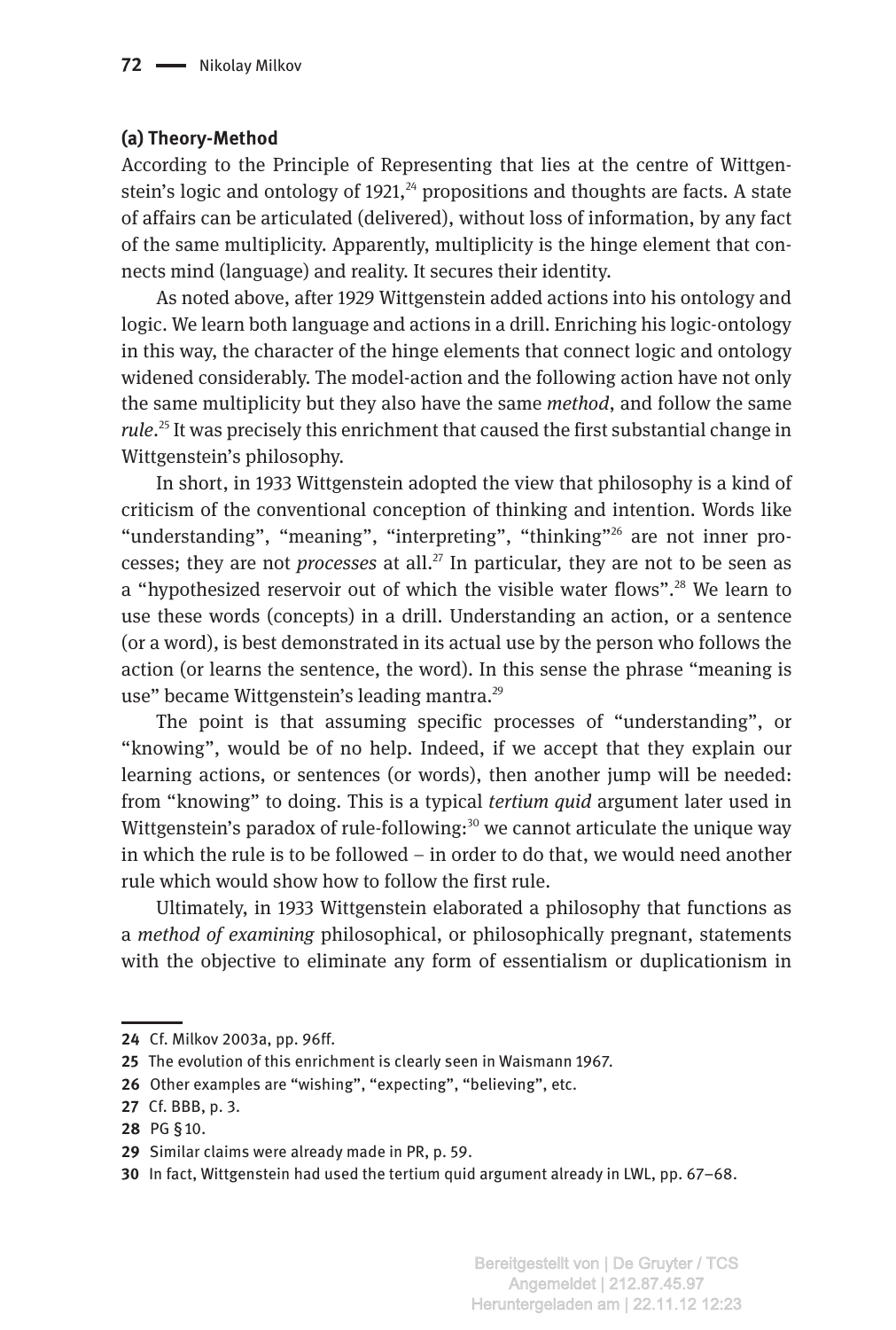them. $31$  By way of elucidation, we would like to note that while essentialism (reductionism is one of its forms) claims that one entity determines all variants of the object under analysis, duplicationism accepts that these variants are autonomous entities. The task of the philosopher is similar to that of a judge: he judges between two parties in litigation over philosophical puzzles:

Our only task is to be just. That is, we must only point out and resolve the injustices of philosophy.32

More often than not, the litigation is between essentialists and duplicationists.

Our last remark will be that the new method of examining our language was a direct continuation of the Tractarian program for philosophical activity that eliminates superfluous metaphysical and logical entities and improves our ability to think and judge.

#### **(b) Method**

The second, even more substantial change in Wittgenstein's method was inaugurated at the beginning of the "Philosophy" Chapter of the *Big Typescript*. It can be described as follows.

In the *Tractatus* Wittgenstein echoed Leo Tolstoy's claim that the intellectual (the man of letters) has no more knowledge than the plain man<sup>33</sup> – the plain man knows how things work quite well. The intellectual can simply better articulate that knowledge. That is his task and also his mission. Similarly, Wittgenstein's philosopher has two objectives: (i) to explicate this common knowledge;<sup>34</sup> (ii) to attend by this explication not to violate the common-sense understanding of how things work. In other words, he would not use concepts and conceptions that make sad work of the authentic intuitions of ordinary man.

Wittgenstein subscribed to these two principles in all periods of his philosophical development. His new insight in 1933 was that philosophy is not only a matter of knowledge but also of will. The point is that

**<sup>31</sup>** Cf. Milkov 2003a, p. 86.

**<sup>32</sup>** BT, p. 420.

**<sup>33</sup>** Cf. for example: "Men have always thought that there must be a sphere of questions whose answers – a priori – are symmetrical and united into a closed regular structure." (TLP 5.4541) Good philosophy must make this thought explicit, preserving its authenticity.

**<sup>34</sup>** We already referred to this point in the penultimate paragraph of §1.3, above.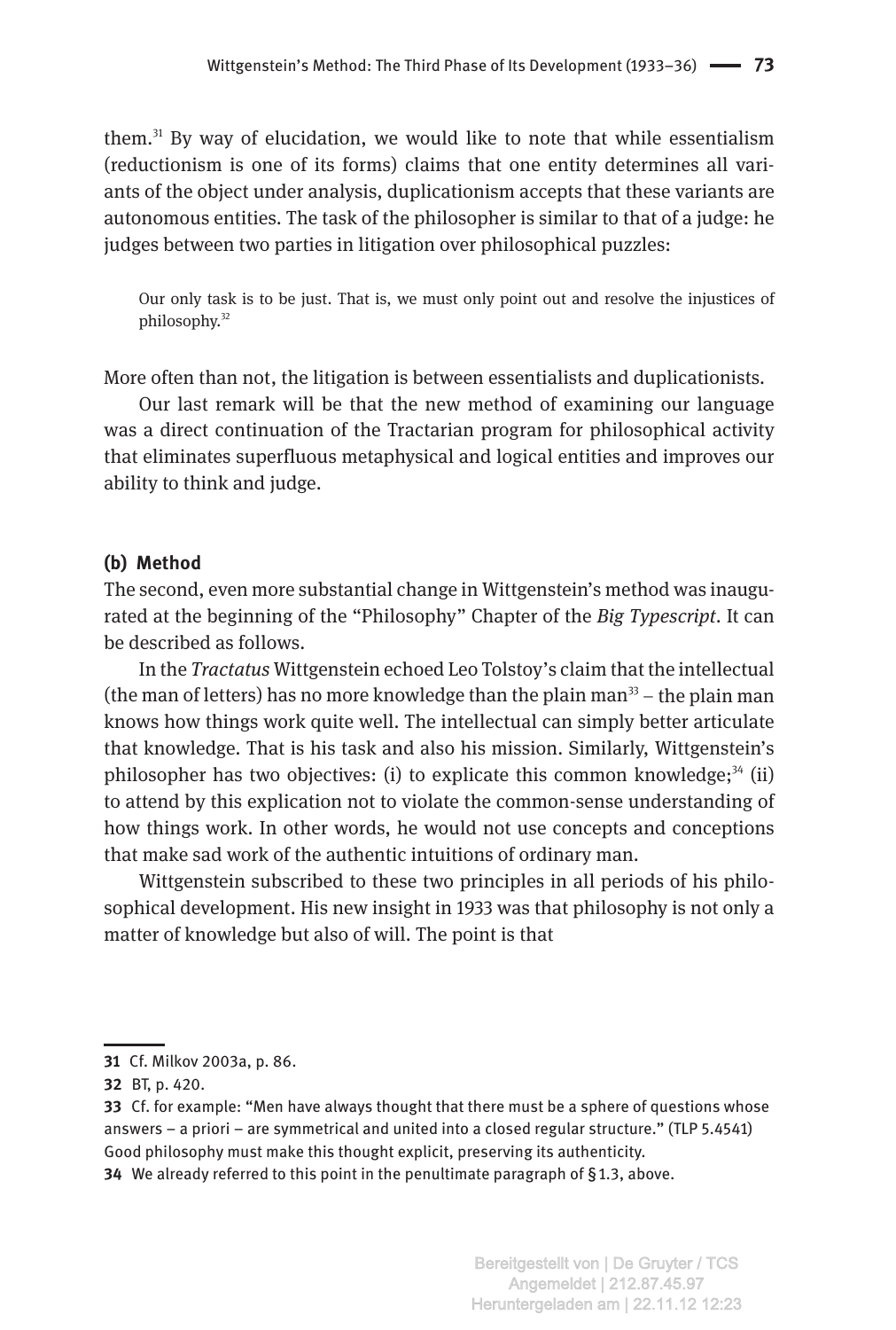#### 74 - Nikolay Milkov

The very things that are most obvious can become the most difficult to understand. What has to be overcome is not a difficulty of the intellect, but of the will.<sup>35</sup>

In fact, this insight was the ultimate turning point from what is sometimes being called the "early" Wittgenstein to the "later" Wittgenstein. It was the decisive step towards the *Philosophical Investigations*.

An important consequence of this change in method was that it prepared Wittgenstein's transition from seeing the role of the philosopher as an "elucidator" to seeing him as a "therapist". Indeed, in *The Big Typescript* and *The Blue Book* Wittgenstein still spoke about one method and did not mention the word "therapy". But he started to persistently claim that philosophy brings "peace of mind *[Beruhigung]*";<sup>36</sup> that we are often caught up in philosophical "traps", or that we feel philosophical "spasms" and are to be set free from them. He also spoke about "the bumps that the understanding has got by running its head up against the limits of language".<sup>37</sup>

#### **(c) Style**

In contrast, in 1933–36 Wittgenstein's style of expression changed little: he widely used the dialogue form but still preserved some systematic and linear elements. Moreover, in some sections of *The Blue and Brown Books* Wittgenstein showed a tendency to build theory. For example, he introduced the concepts "craving for generality", "family likeness" and "language-games" on one and the same page of *The Blue Book*. <sup>38</sup> *The Brown Book*, in its turn, advanced a consistent list of language-games, together with their elucidations and comments.<sup>39</sup> Another point that confirms Wittgenstein's respect for linear order in style until 1936 is that he did not stop Waismann from further work on a systematic presentation of his (Wittgenstein's) philosophy.40

All that changed in 1936, a development we shall discuss in § 4.

**<sup>35</sup>** BT, p. 407.

**<sup>36</sup>** Ibid., pp. 416, 421.

**<sup>37</sup>** Ibid., p. 425.

**<sup>38</sup>** BBB, p. 17.

**<sup>39</sup>** However, Wittgenstein did not try to build up the whole ordinary language through adding ever new elementary language-games. Rather, particular language-games are similes that help us to clarify our conception of language. Cf. Schulte 2005, pp. 85f.

**<sup>40</sup>** Cf. VW, pp. xxvi–xxx.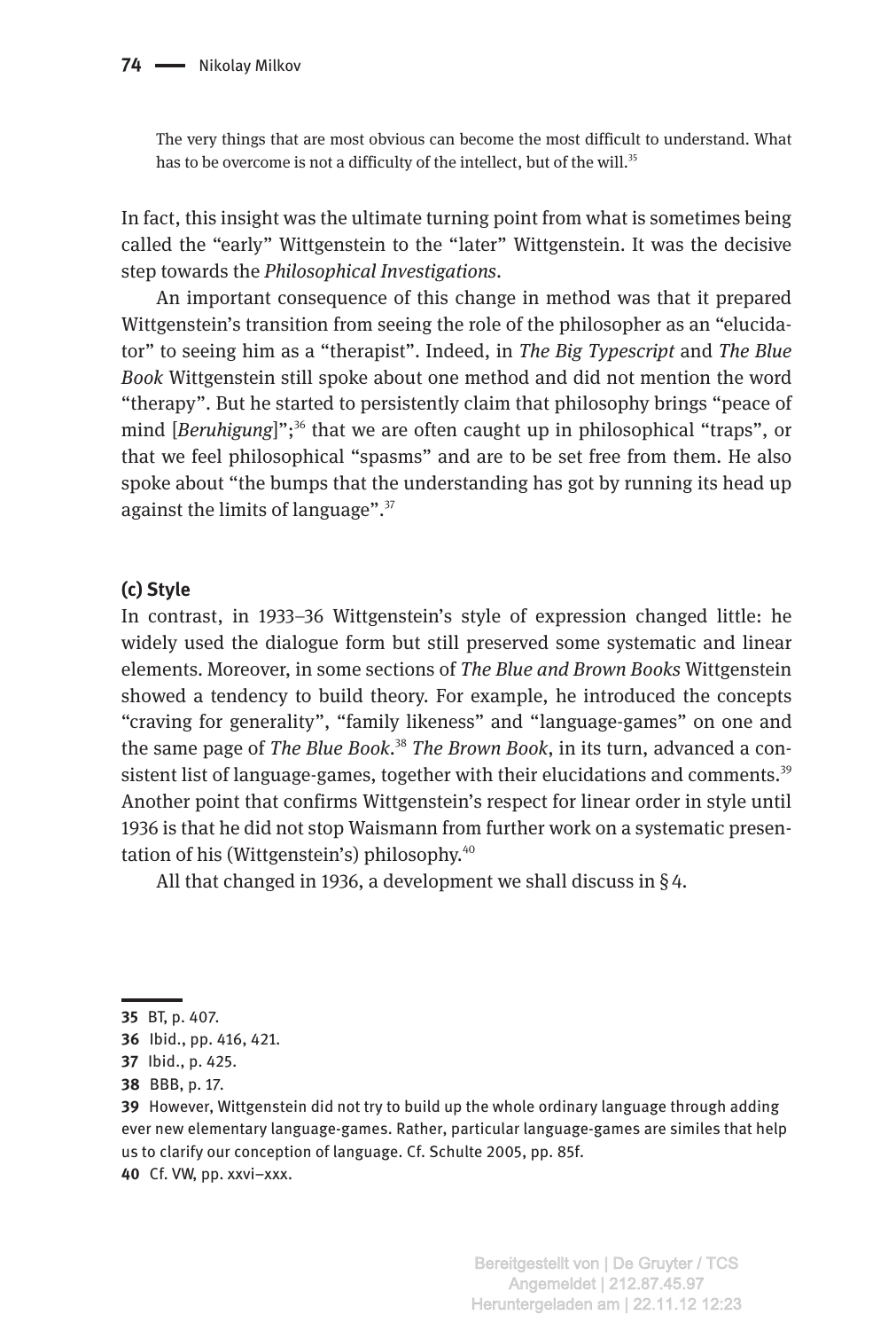### **3.1 The Character of the 1933 Turn**

It is noteworthy that it is difficult to speak about "turns" in Wittgenstein's philosophy. In fact, his philosophical development was more evolutionary than revolutionary. Wittgenstein often employed ideas he introduced in earlier periods of his development in texts compiled after his alleged "turn". We already met this point of style in notes 25 and 26: the slogan "meaning is use" as well as the application of the tertium quid argument, which became central in Wittgenstein's method only in 1933, were already elaborated in 1930–33.41 Already in 1932 Wittgenstein noted: "Our method resembles psychoanalysis in a certain sense".

Our main claim here is that the revolutionary turn in Wittgenstein's thinking of 1933 was not a matter of a discovery but rather a waking up from the "dogmatic slumber" that he had fallen into while collaborating with the logical positivists of the Vienna Circle. Indeed, Wittgenstein started to speak about "calming *[beruhigen]*" our feelings when doing philosophy as early as 1930.<sup>42</sup> Even his correction of Tolstoy on the place of the will in philosophy was first made in 1931.<sup>43</sup> These "discoveries", however, were first ordered in a consistent method in 1933.

But what did make Wittgenstein wake up?

### **3.2 History of the 1933 Turn**

That Wittgenstein's turn of 1933 had the character of a change in perspective is supported by its putative history which will be the subject-matter of the present sub-section.

Despite the fact that Wittgenstein acknowledged influences on himself from twelve writers, today many interpreters believe that, especially after 1921, he was hardly susceptible to outside impacts, with Spengler and Sraffa being the only exceptions in this respect. Our point here is that, at least to some extent, Wittgenstein's turn of 1933 was occasioned – if not caused – by Susan Stebbings' paper "Logical Positivism and Analysis", read to the British Academy as a Henriette Hertz lecture on 22 March 1933 and shortly afterwards published as a brochure.

**<sup>41</sup>** Ibid., p. 69.

**<sup>42</sup>** Cf. WA, vol. 2, p. 3.

**<sup>43</sup>** CV, p. 17.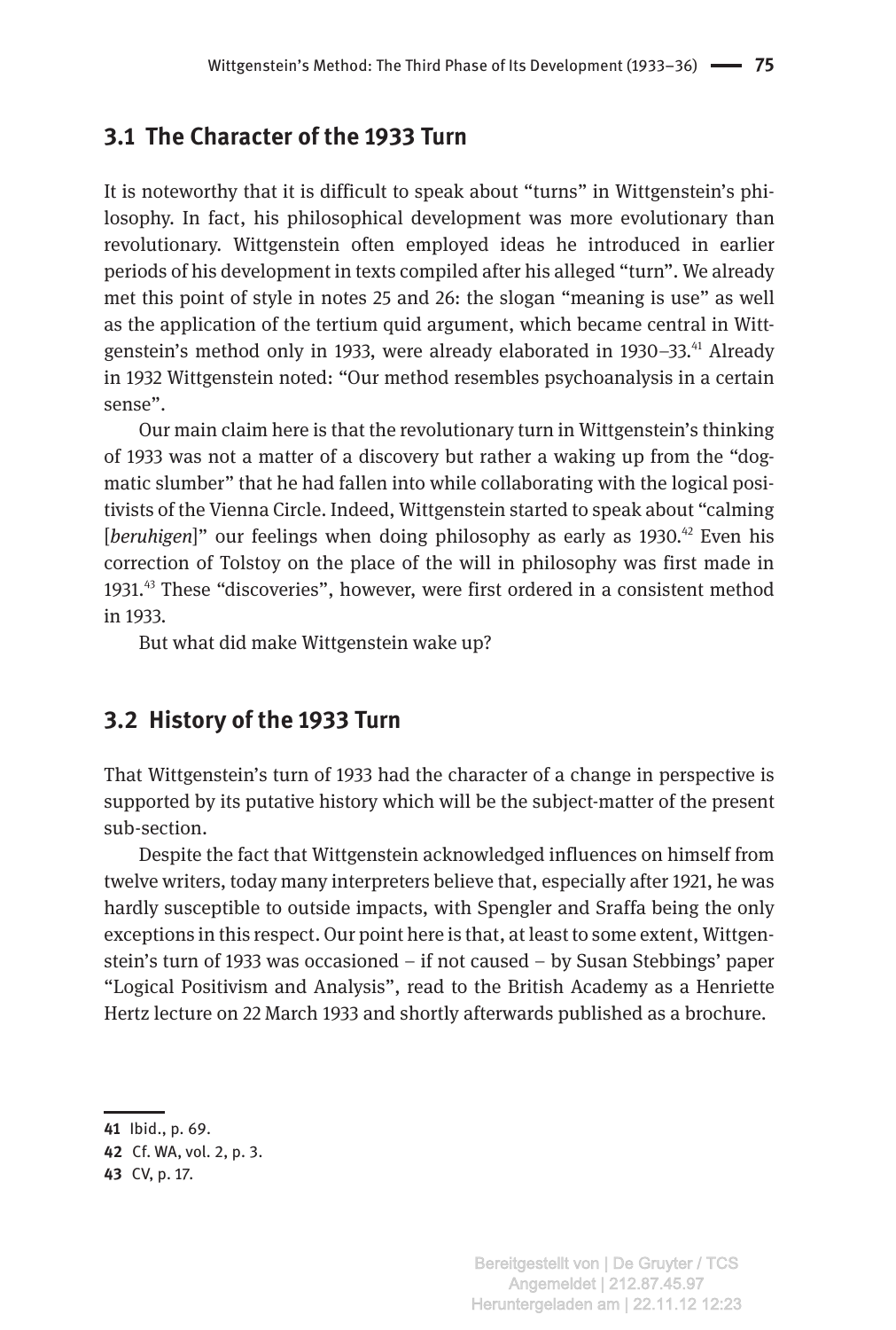Stebbing's paper, in turn, made considerable use of Richard Braithwaite's piece "Philosophy lin Cambridge in 1933]", <sup>44</sup> which she read when still unpublished. She, however, was much more disapproving than Braithwaite was<sup>45</sup> and it can be comfortably seen as nothing but a list of Wittgenstein's muddles. In short, it confronted the "good philosophy" of Moore and Russell with the "bad philosophy" of Wittgenstein and the Vienna Circle. Stebbing identified the latter to such an extent that she spoke about Wittgenstein in 1932 following the latest publications of the Vienna Circle.

Her main argument against Wittgenstein was the danger of solipsism in his "insisting that the verification of a proposition which I assert must be in my own experience".46 Indeed, in *Philosophical Remarks* Wittgenstein intensively discussed the verification principle that regulates the relation between facts and propositions.<sup>47</sup>

To be sure, there is no evidence that Wittgenstein read Stebbing's paper. It is reasonable to assume, however, that part of its contents were leaked to him through his friends and students. The immediate reaction was his notorious letter to the editor of *Mind*, written on 27 May 1933, in which he "disclaim[ed] all responsibility for the views and thoughts which Mr. Braithwaite [and so also Miss Stebbing] attributes to [him]".<sup>48</sup>

In this connection it is to be noted that at the time Wittgenstein was facing considerable resistance and also solitude in Cambridge. In January 1929 he returned to Cambridge only to find that Charles Broad did not accept his philosophy, nor did Frank Ramsey who considered it "scholastic". And while G. E. Moore attended his lectures, he was everything but Wittgenstein's disciple. In fact, in 1929–32 nobody in Cambridge was ready to work along Wittgenstein's lines. In these years Wittgenstein found devoted followers only in his native Vienna, in particular, in the person of Moritz Schlick and Friedrich Waismann.

Our hunch is that it was precisely Susan Stebbing's criticism that gave Wittgenstein the impulse needed to distance himself from the discussions with his Vienna friends and to start his project anew. It woke him up from his dogmatic slumber. This conjecture is supported by the fact that after March 1933, that is, immediately after Braithwaite and Stebbing's criticism, Wittgenstein made a

**<sup>44</sup>** Braithwaite 1933.

**<sup>45</sup>** Cf. Milkov 2003b.

**<sup>46</sup>** Braithwaite 1933, p. 27.

<sup>47</sup> Cf. § 2, above, first paragraph.

**<sup>48</sup>** WC, p. 210.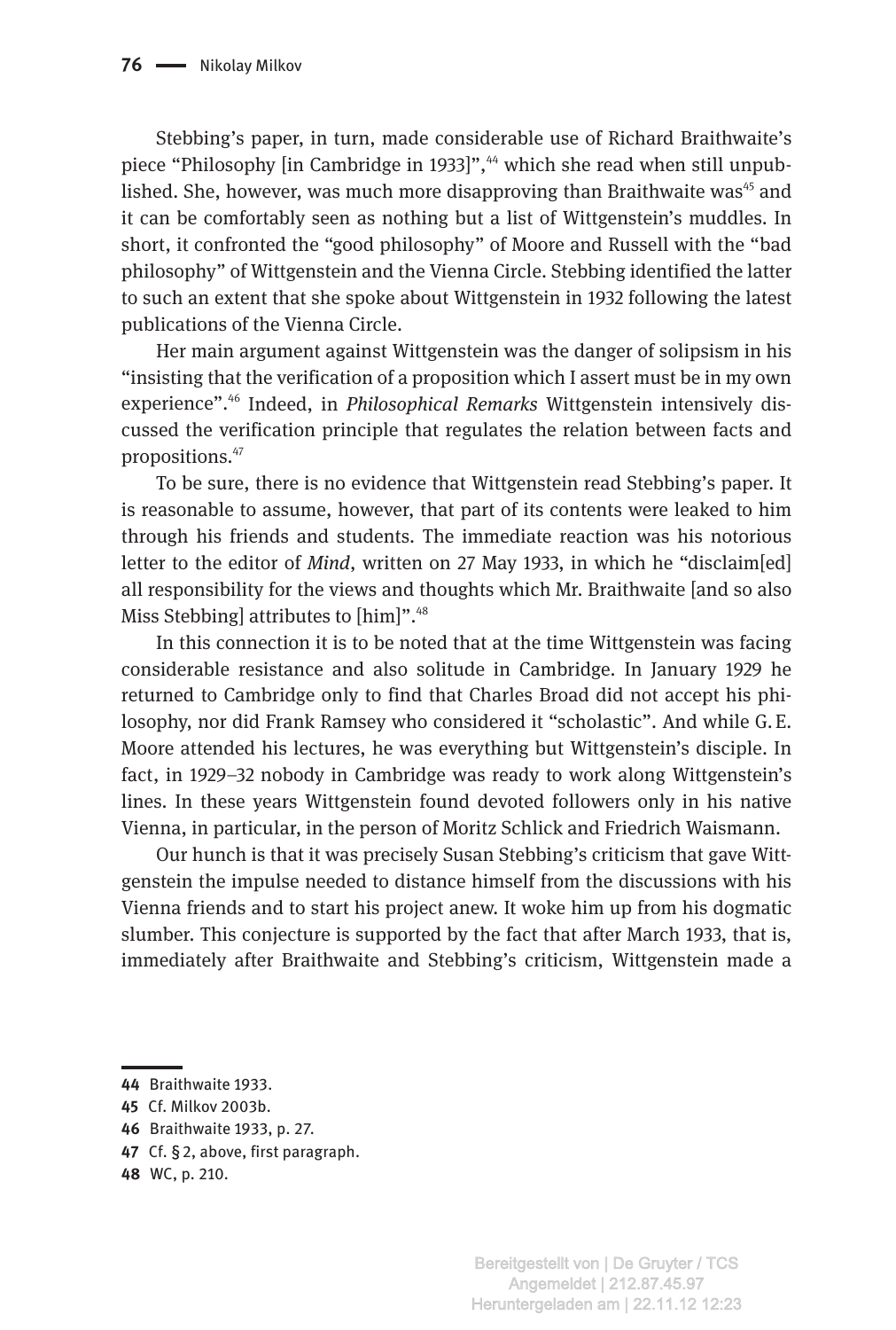change in his philosophy that seemed as if it had been specifically designed to face the criticism of Stebbing and Braithwaite. This change led to the transformation of his philosophy that we have already discussed in  $\S 3(a)$  and can be easily traced in *Wittgenstein's Lectures: Cambridge*, *1932–1935*. After lecture 26, he practically stopped speaking of "verification", "visual field", and "private language".<sup>49</sup> Instead, Wittgenstein devoted a great deal of space to the rejection of the private language argument and increased criticism of essentialist and reductionist conceptions in psychology and mathematics.

In the summer of 1933 Wittgenstein initiated a revision of *The Big Typescript* on which parts of *Philosophical Grammar* and the *Blue Book* were also based. As already seen, in these works he began to prepare his "new book", *Philosophical Investigations*, more especially its *Urfassung* (MS 142).

This turn also paid back on a didactic and social level. Soon after his conversion, Wittgenstein found devoted followers in the person of his students Rush Rhees and Francis Skinner and also of John Wisdom. Wisdom's paper "Philosophical Perplexity" (1936),<sup>50</sup> in particular, was the first public evidence that Wittgenstein's turn had followers in Cambridge.

# **4 Fourth Phase**

The fourth phase of the development of Wittgenstein's method was copiously prepared by him in 1936 in a long period of meditation in which he wrote his *Confessions*. In general, Wittgenstein was convinced that only a preliminary exercise in confessing his sins could make him hope to reach the level of sincerity needed to write good philosophy. However, Wittgenstein never applied this principle so consequentially as in the summer of 1936.

### **(a) Style**

Unfortunately, these preparations produced more changes in style than in content. Indeed, the 1936 radical transformation affected above all Wittgenstein's form of exposition. The transformation is clearly discernible in *Eine philosophische Betrachtung* (the German translation and revision of the *Brown* 

**<sup>49</sup>** Cf. AWL, p. 31.

**<sup>50</sup>** Cf. Wisdom 1953.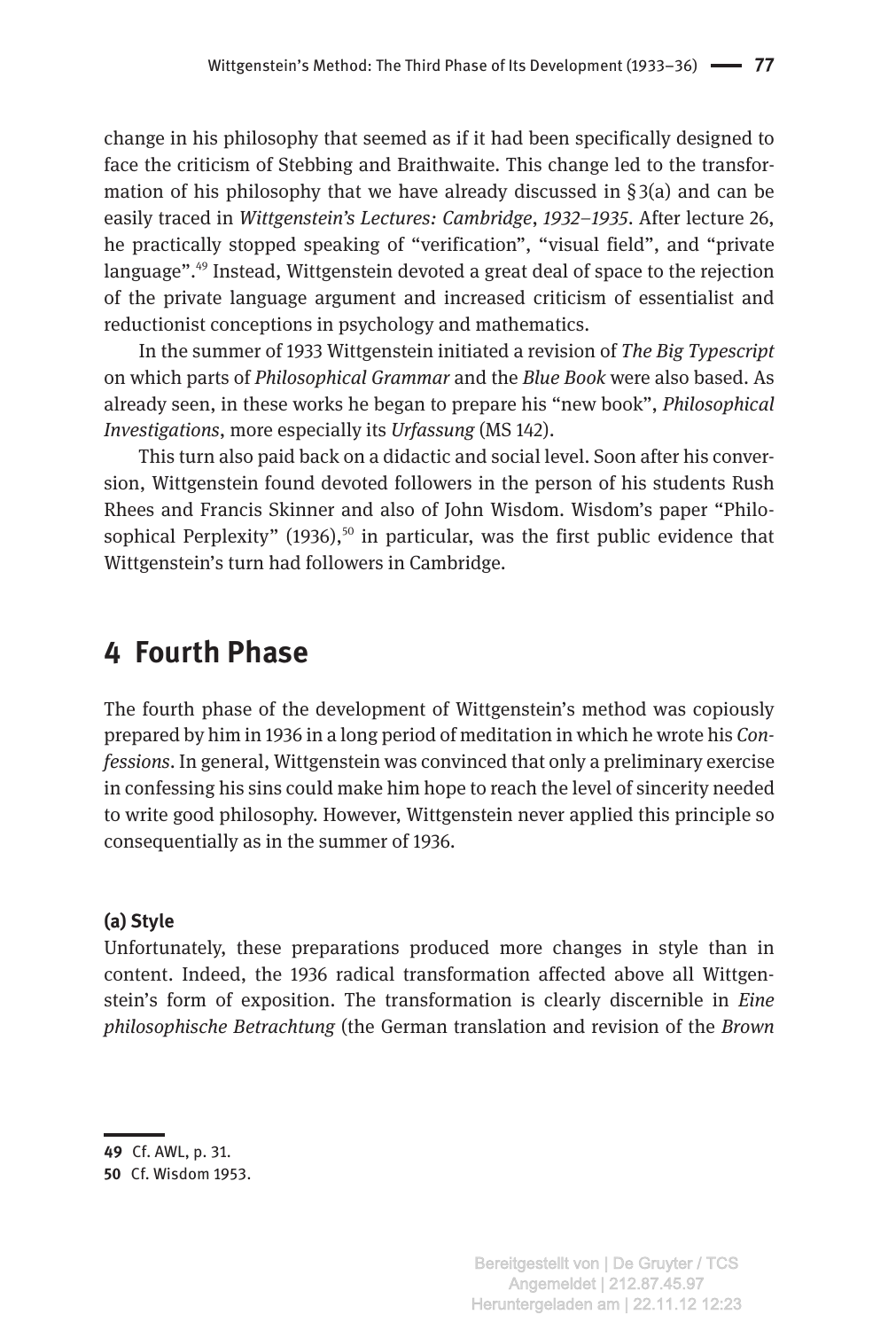*Book*) in which Wittgenstein's style turned polyphonic.<sup>51</sup> Typically, three voices take part in a dialogue on a specific philosophical problem: that of a scientist, of common sense, and of the mediator. The task of the mediator is to show the two parties that they have lost the point of the opposite side. Embracing this style of expression, Wittgenstein completely abandoned the project to present his ideas in a linear book form. Instead, he produced an "album" of such dialogues.<sup>52</sup>

### **(b) Method**

In parallel, Wittgenstein stopped speaking about "method". Instead, he was now convinced that he had "methods", or more precisely, "therapies". It is worth noticing, however, that this was an even later idea. Indeed, § 133d was added later to the *Urfassung* of *Philosophical Investigations* in autumn 1937.53 §§ 255 and 593, in which Wittgenstein spoke about "philosophical disease", were written down much later.

### **(c) Logic and Ontology**

In respect of theory, Wittgenstein's turn brought only a few new elements. Very roughly, his anti-essentialism and anti-duplicationism radicalized further, thus transforming Wittgenstein into perhaps the most slippery of all "fishes" called *philosophers*.

Unfortunately – as we read in the "Preface" to *Philosophical Investigations* – the exposition of Wittgenstein's method still remained unsatisfactory after his turn of 1933.

# **Epilogue**

Our concluding remark is that Wittgenstein's ceaseless efforts to elaborate a new method in philosophy was part of the project for a *new*, *"analytic*", *philosophy*, started by him and by Russell in 1912.<sup>54</sup> (Note that this project bears only a remote family likeness to what we today understand by "analytic philosophy").

**54** Cf. Milkov 2002, pp. 60–62.

**<sup>51</sup>** A related style of exposition was already employed in belles-lettres, for example by F. M. Dostoyevsky. Cf. Bakhtin 1984.

**<sup>52</sup>** Cf. Pichler 2004.

**<sup>53</sup>** MS 116, p. 186.